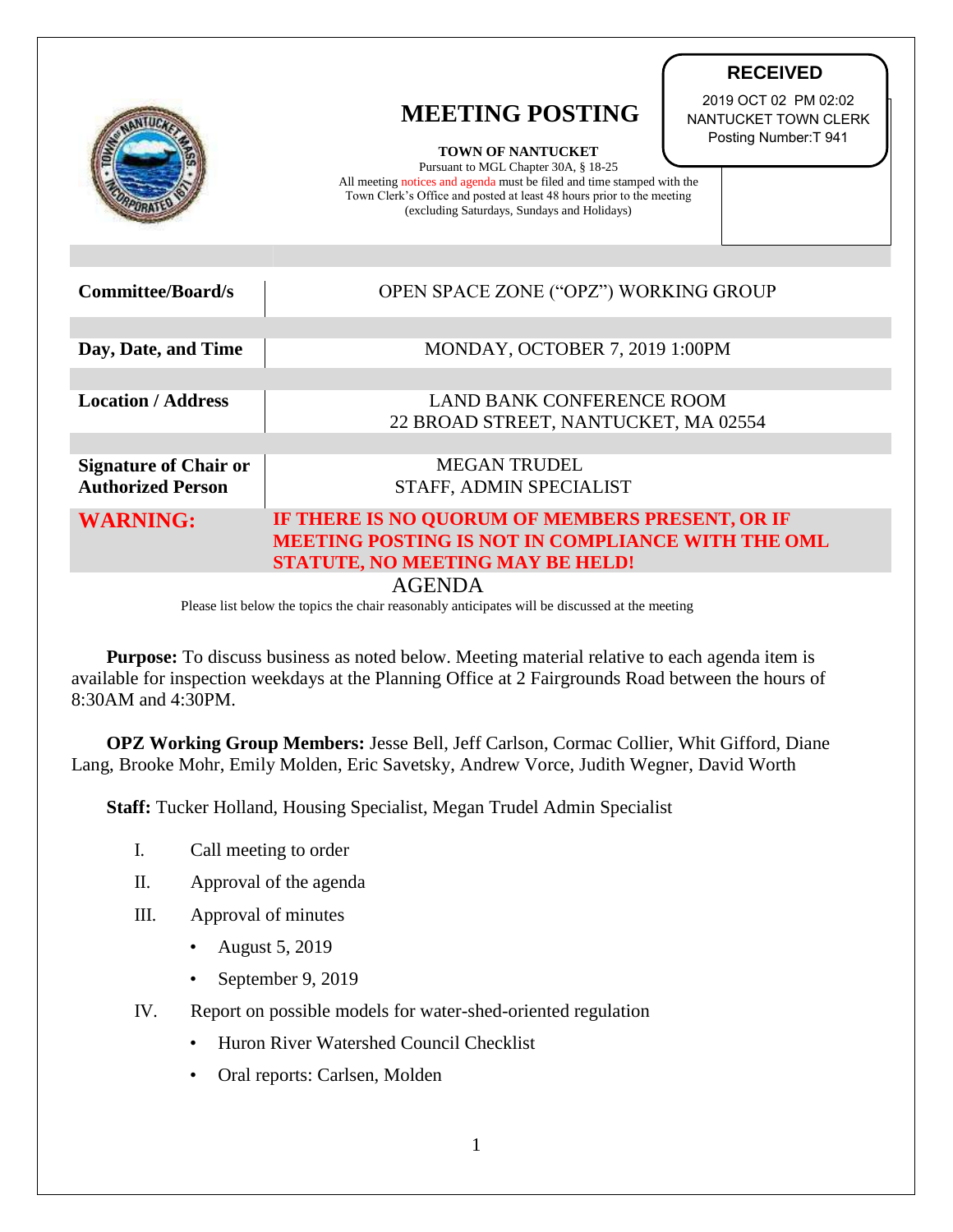- V. Initial focus: Harbor Watershed
	- Discussion of possible regulatory provisions
	- Discussion of possible broader application to test concepts
- VI. Review and discussion of possib;e broader application of provisions on Nantucket Moorlands Management District
- VII. Public Comments
- VIII. Other Business
- IX. Adjourn